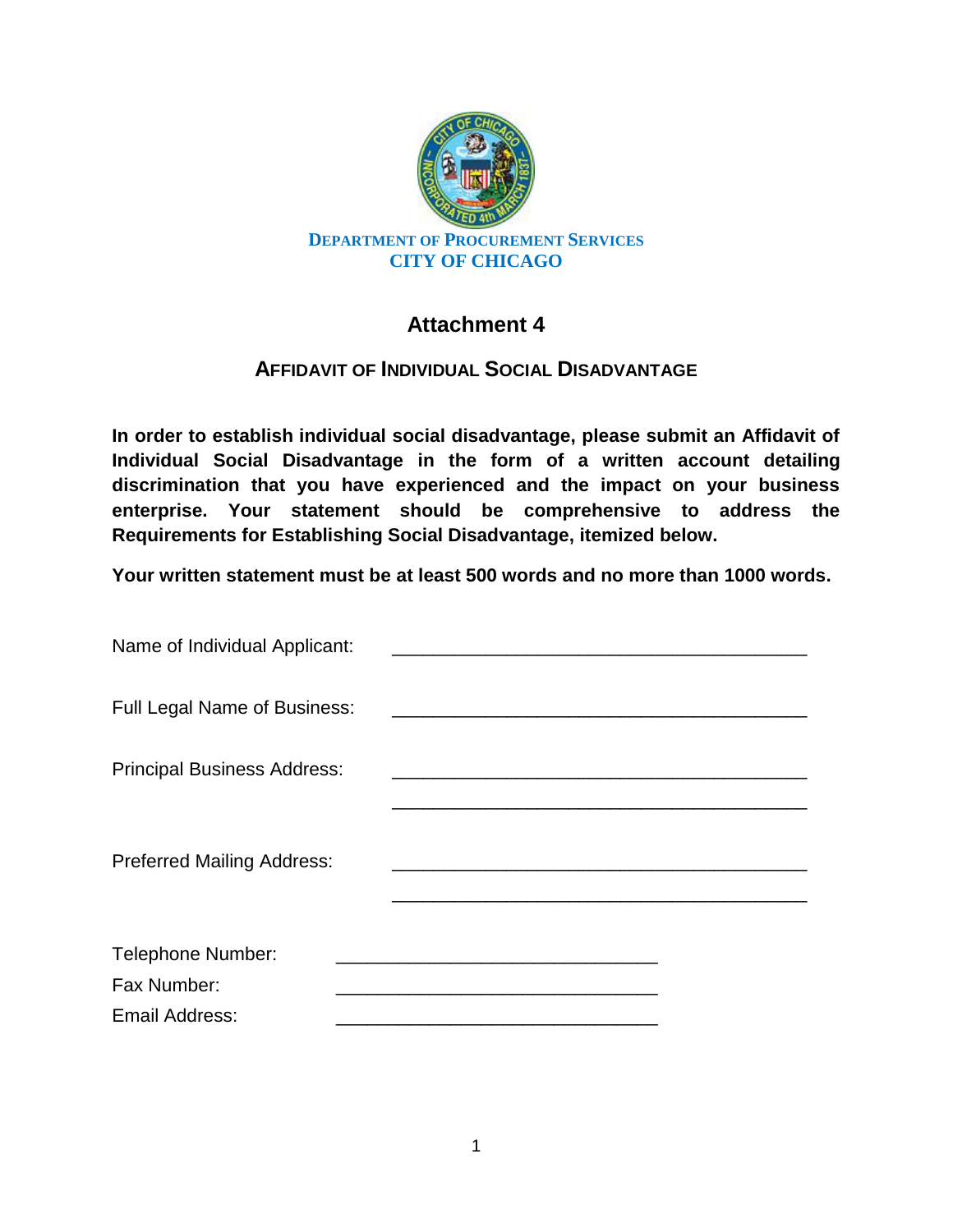#### **Program Overview**

In order to participate in the City of Chicago's Minority-Owned Business Enterprise (MBE) or Women-Owned Business Enterprise (WBE) certification program, a firm must be owned by socially and economically disadvantaged individuals. An individual's social disadvantage must stem from race, ethnic origin, long-term residence in an environment isolated from the mainstream of American society, or other similar causes stemming from circumstances beyond the individual's control and not common to individuals who are not socially disadvantaged.

Groups that are presumed to be socially disadvantaged include women, African-Americans, Hispanics, Asian-Americans, and American Indians. If you belong to one of the listed presumed groups, you do not need to submit an Affidavit of Individual Social Disadvantage.

Other individuals, who are not presumed to be socially disadvantaged, may be eligible on a case-by-case individual basis, through a finding of social disadvantage. The City of Chicago will consider the totality of the circumstances in deciding whether an individual suffers from social disadvantage.

#### **Requirements for Establishing Social Disadvantage**

You have the burden of proving, by a preponderance of evidence, that you are socially disadvantaged. Your written account of social disadvantage must demonstrate:

- you have personally suffered social disadvantage, not merely claim membership in a group that could be considered socially disadvantaged
- the specific instances of discrimination which you experienced by recounting in detail how your development in the business world has been prevented by one or more of the listed causes or similar causes
- the social disadvantage is rooted in treatment which was experienced in American society, not in other countries
- the social disadvantage is chronic, long-standing and substantial, not fleeting or insignificant
- the social disadvantage must have negatively affected entry into, and/or advancement in, the business world

The closer you can link social disadvantage to impairment of business opportunities, the stronger the case for recognition of individual social disadvantage.

Evidence of your social disadvantage may be documented in the following areas:

**Education**, such as denial of equal access to institutions of higher education and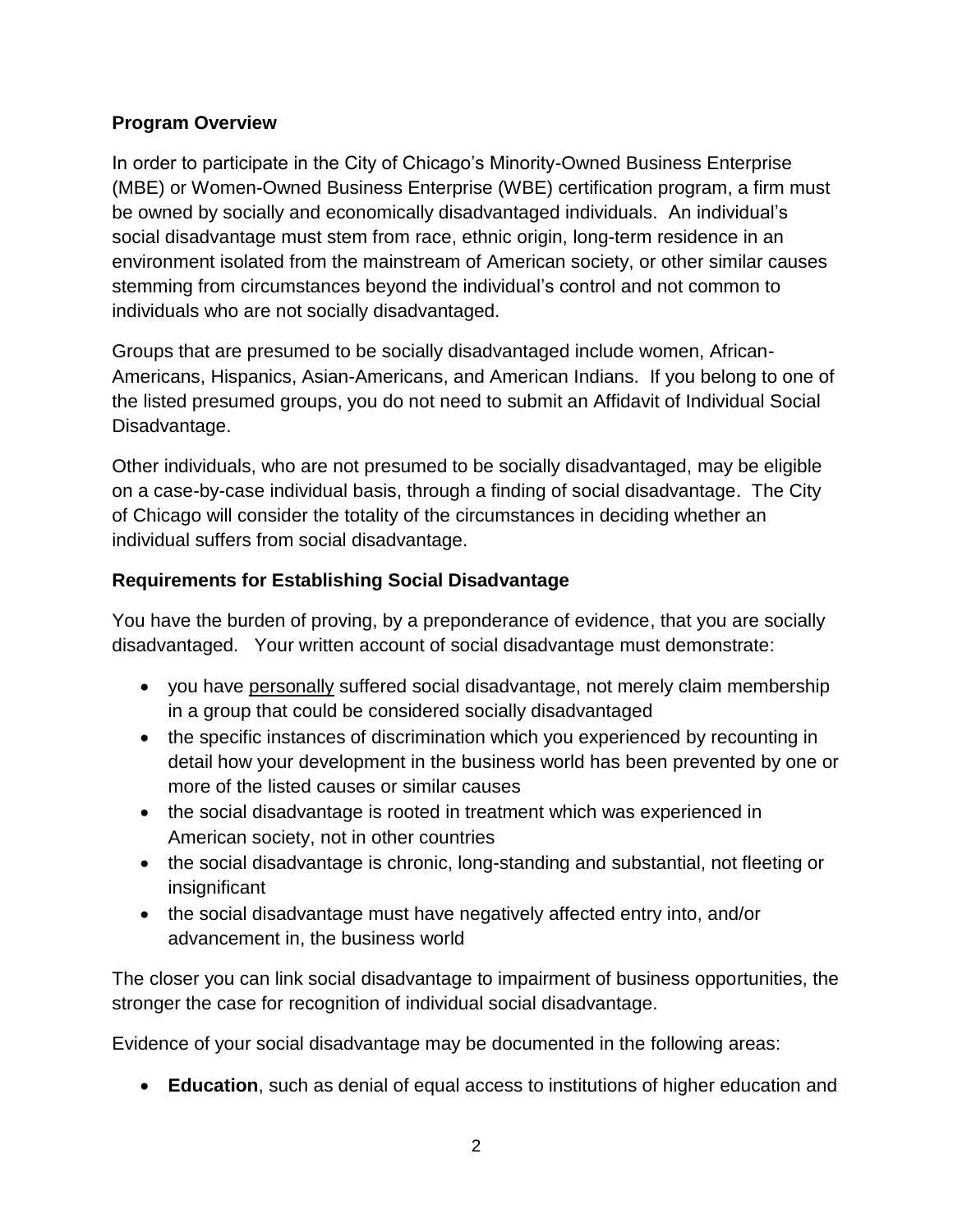vocational training, exclusion from social and professional association with students or teachers, denial of educational honors rightfully earned, and social patterns or pressures which discouraged you from pursuing a professional or business education.

- **Employment**, such as unequal treatment in hiring, promotions and other aspects of professional advancement, pay and fringe benefits, and other terms and conditions of employment; retaliatory or discriminatory behavior by an employer or labor union; and social patterns or pressures which have channeled you into non-professional or non-business fields.
- **Business history**, such as unequal access to, or acquisition of, credit or capital under commercially unfavorable circumstances, unequal treatment in opportunities for government contracts or other work, unequal treatment by potential customers and business associates, and exclusion from business or professional organizations. You may submit, for example, your bid log indicating each project you won or lost, documentation that evidences the loss of business, or documentation recording the denial of loan.

### **Additional Considerations**

In addition to your Affidavit of Individual Social Disadvantage, you may submit thirdparty statements, copies of administrative or judicial findings of discrimination, and other documentation in support of matters discussed in your Affidavit.

If the basis of disadvantage is common to small business persons that are not socially disadvantaged, then the disadvantage is not one of social disadvantage.

In considering whether you have experienced social disadvantage based upon the effects of discrimination, you must have held yourself out to be a member of a disadvantaged group, acted as a member of a community of disadvantaged persons, and would be identified by persons in the population at large as belonging to the disadvantaged group.